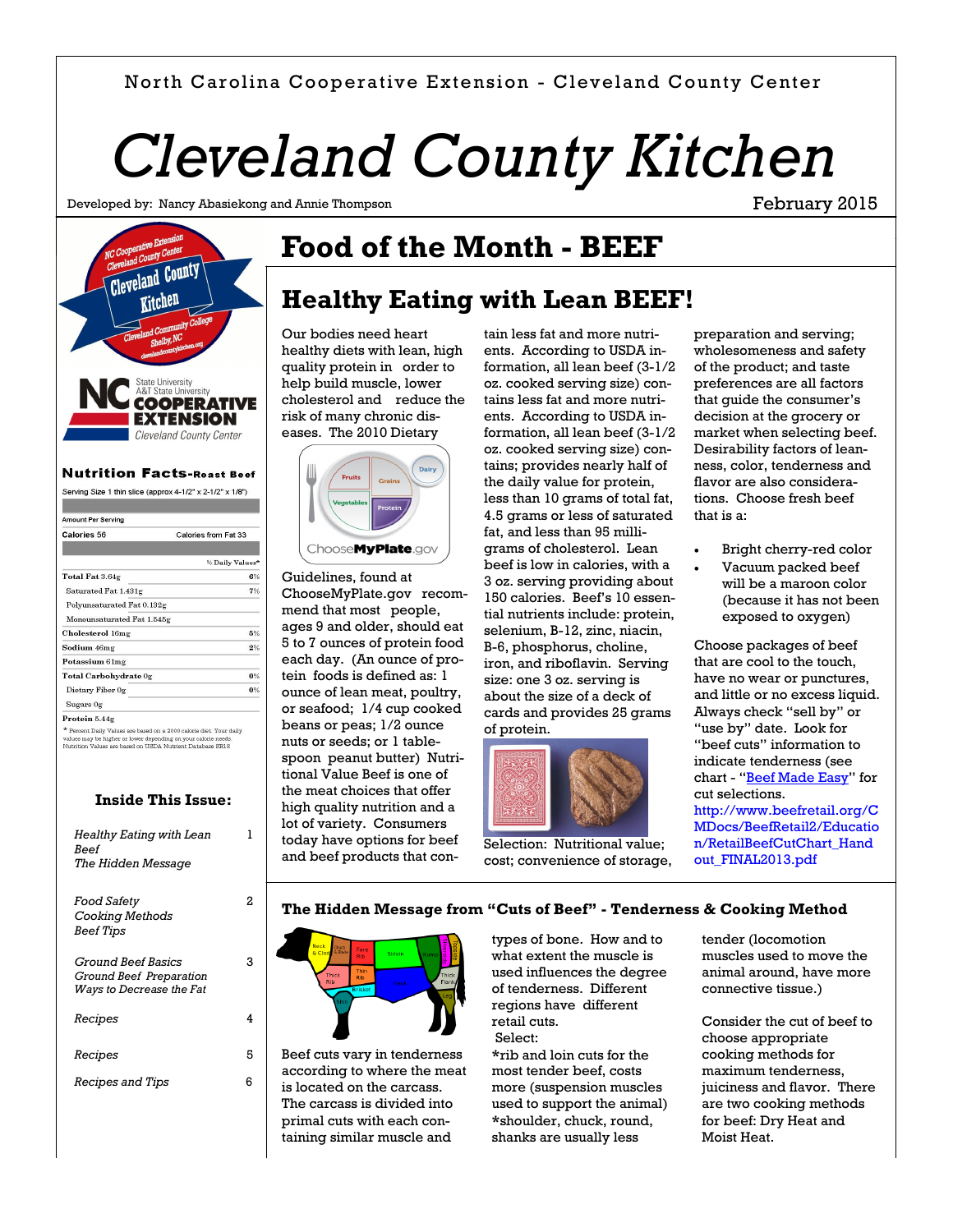#### **Food Safety: Keeping Beef Safe to Eat**

USDA has set safe handling practices for the meat industry know as Hazard Analysis and Critical Control Plan (HACCP). All segments of the meat industry, from growing, harvesting, processing, distributing, and preparation must develop and follow a USDA approved HACCP plan. Care is taken from the farmers/ producers who raise livestock under safe conditions using recommended practices, to the retailer and distributor who keep fresh meat products refrigerated or frozen until it is delivered to stores and restaurants for consumers. Consumers should always follow the label on the meat package for information on safe handling, storing and cooking of the product.

Consumers are the final step in assuring food safety. They should always follow these guidelines to

keep meat safe:

\*Keep meat refrigerated or frozen (be sure refrigerator temperature is at or less than 40° F.

\*Thaw frozen meat in the refrigerator or microwave (NEVER thaw at room temperature; plan to cook microwave -thawed meat immediately because some of the meat may have become warm or begun to cook during microwaving)

\*Keep raw meat separate from other foods (at the meat counter, put packages of meat in individual plastic bags to avoid cross contamination) \*Wash hands and all surfaces and utensils before and after touching raw meat.

\*NEVER brown or partially cook beef, then return to refrigerator for later cooking. You can partially cook or microwave beef IMMEDIATELY before moving to a hot grill or oven

to finish cooking.

\*Cook beef thoroughly following USDA Meat and Poultry Guidelines which give minimum internal temperatures when done. Minimum Internal Temperatures of Foods; •145° F All cuts of beef; for both safety and quality, allow meat to rest 4 minutes before carving or eating; •155°F Ground, mechanically tenderized or injected meats.

Signs of spoiled beef: Meat does not turn red when exposed to air in about 15 minutes, smells sour, and feels sticky to the touch. "Sell by" or "Use by" dates are voluntarily used by many stores & processors to help consumers choose packages of fresh beef. Buy before the date expires. Use or freeze products within 3 to 4 days of purchase. Frozen storage times  $(0^{\circ}F)$  - ground or stew beef; 3 months, steak; 1 year.

#### **Cooking Methods for Preparing Meat**

Dry Heat Preparation Methods: used for more tender cuts of beef that have little connective tissue.

- Cuts: rib, loin, leg or round
- This method uses direct or indirect heat without adding moisture during the cooking process.
- Uses high heat and shorter cooking times
- Cooking techniques include: Baking, Broiling, Grilling, and Pan-Broiling

Moist Heat Preparation Methods:

- Cuts: Shoulder, chuck, shank, neck, or brisket
- This method uses indirect heat and additional liquid or retains moisture during cooking
- Uses lower heat and longer cooking times
- Cooking techniques include: Frying, Braising, Cooking in Liquid
- For a detailed description of Retail Beef Cuts go to:

[http://www.beefretail.org/CMDocs/BeefRetail2/Education/RetailBeefCutChart\\_Handout\\_FINAL2013.pdf](http://www.beefretail.org/CMDocs/BeefRetail2/Education/RetailBeefCutChart_Handout_FINAL2013.pdf)

#### **Beef Tips**

- North Carolina ranks 27th in beef production in the US
- NC has about 19,000 beef cattle farms with nearly 351,000 beef cattle.
- In 2009, beef farming contributed approximately \$213 million to the state's economy

Source: NC Animal Agriculture Coalition (NCAAC)

According to Beefnutrition.org, there

are 29 cuts of beef that meet government guidelines for lean. These lean cuts include some cuts listed as favorites in the U.S. These include: Flank steak, Tenderloin, T-Bone steak, and 95% lean Ground Beef.

Beefitswhatsfordinner.com lists the Top Five Most Popular Cuts of Beef as: 1. Chuck Pot Roast, 2. Top Loin Steak, 3. Top Round Steak, 4. Top Sirloin

Steak, and 5. T-Bone Steak. (See: http://www.beefitswhatsfordinner.co m/CMDocs/BIWFD/FactSheets/Top5C uts\_FactSheet.pdf for general and recipe information). Marinating marinate food in the refrigerator; reserve a portion of marinade if needed for a dip/sauce. DISCARD uncooked leftover marinade or bring to a full boil before using on cooked beef.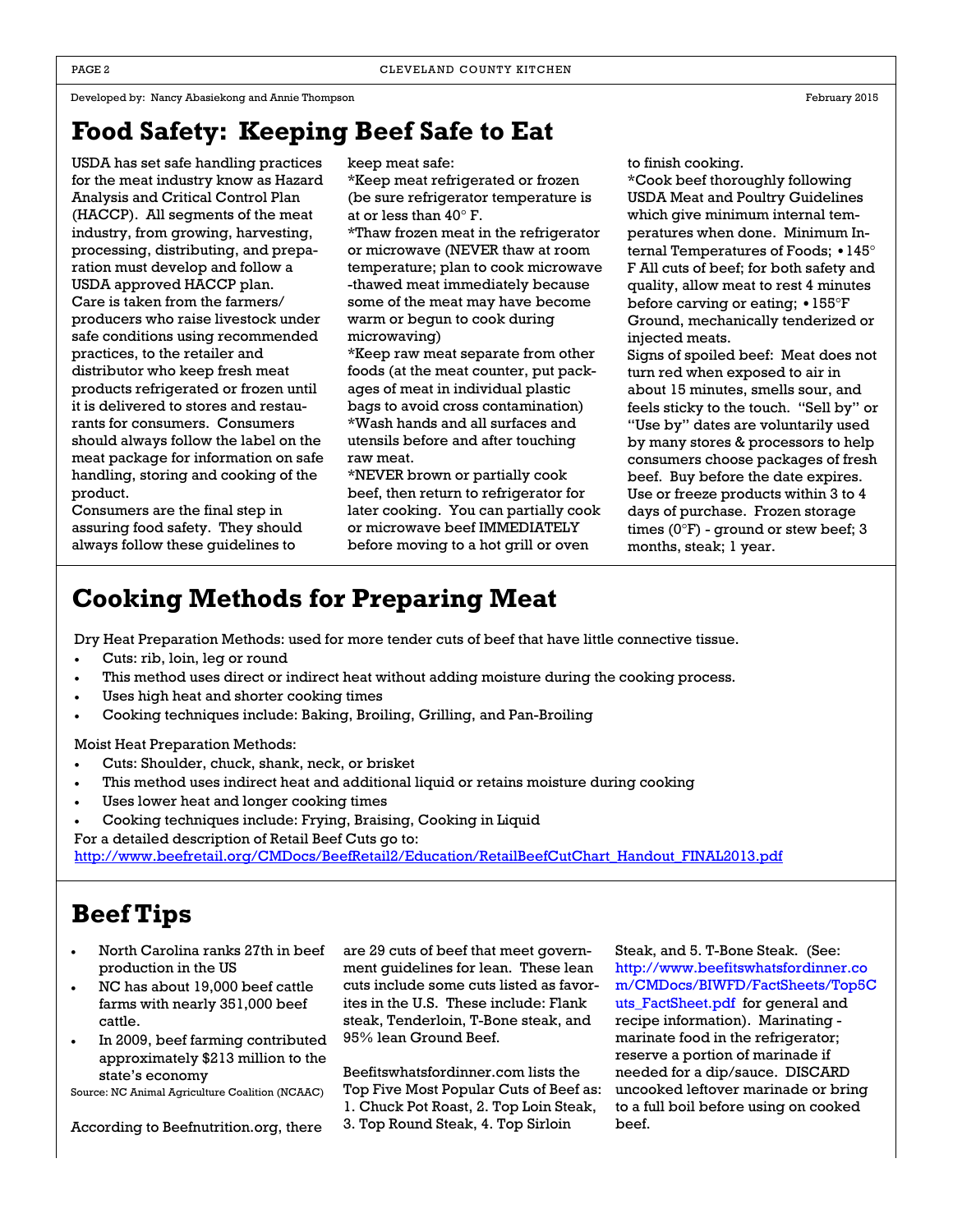#### **Ground Beef Basics**

Ground beef offers consumers many delicious options for quick, inexpensive meals. It is available in different varieties and is labeled with a lean to fat ratio. Products labeled ground beef must contain 100% beef (fresh or frozen beef from primal cuts and trimmings) and by law, can have no more than 30% fat. Most ground beef purchased at retail markets is 75-85% lean.

When deciding what type of ground beef to purchase, consider how it will be cooked. Ground beef ranges in leanness from 70% lean to 96+% lean. The National Cattlemen's Beef Association recommends using this leanness guide when selecting ground beef for your favorite recipes.

| <b>Type of Ground Beef</b> | <b>Percent Lean</b> | Use for these Foods                                                                            | <b>Desired Food Qualities</b>             |
|----------------------------|---------------------|------------------------------------------------------------------------------------------------|-------------------------------------------|
| Reqular Ground Beef        | $70 - 77\%$         | Burgers, recipes that call for<br>crumbles, <i>i.e.</i> chili, tacos,<br>spaghetti sauce, etc. | Moist and juicy                           |
| Ground Chuck               | 78-84%              | Meatloaf, meatballs,<br>Salisbury steak                                                        | Moist, juicy and slightly firm<br>texture |
| Ground Round               | 85-89%              | (used in recipes where<br>drippings cannot be                                                  | Firm, dense texture                       |
| Ground Sirloin             | $90 - 92%$          | drained off)<br>casseroles, stuffed peppers,                                                   |                                           |
| Lean Ground Beef           | $93-96+%$           | etc.                                                                                           |                                           |

#### **Ground Beef Preparation Methods & Tips**

**Burgers** – grilling, broiling or skillet – cook to internal temperature of **160 degrees F on instant-read thermometer** (do not use color as an indicator of doneness, it is unreliable)

When mixing and shaping ground beef burgers, meatballs or meatloaf, handle lightly and mix/shape gently to retain juiciness. This will prevent the cooked meat becoming too firm and compact.

For a juicy burger, when grilling, turn burgers occasionally. When broiling or cooking in a skillet, turn burgers only once and do not press down on burgers (which presses out the juice).

**Meatloaf** – shape mixture into a loaf shape; place on rack for baking. Bake at 350 degrees F for 1 hour or as directed. Brush meatloaf with your favorite sauce; continue baking 5 to 10 minutes longer (**until instant-read thermometer registers 160 degrees,** when inserted into the center of meatloaf.) If baked without a rack, lift meatloaf out of pan when cooked.

**Crumbles** – brown ground beef in heavy non-stick skillet over medium heat 8 to 10 minutes; break into crumbles; stir occasionally to keep from sticking. Remove crumbles from skillet with slotted spoon or pour off drippings. Plan ahead: cook extra crumbles to freeze for later handy quick meals.

### **Ways to Decrease the Fat in Cooked Ground Beef**

According to nutrition research, rinsing and/or blotting can reduce the fat content of cooked ground beef by as much as 50%. Here's how –

1. Brown ground beef in skillet (without adding oil) until no longer pink, 8-10 minutes over medium heat.

2. Microwave 4 cups of water in glass measuring cup or microwavable bowl on HIGH 5-6 minutes or until very hot, but Not boiling.

3. Using a slotted spoon, remove crumbles from skillet to large plate/container lined with 3 layers of white, nonrecycled paper towels. Let sit 1 minute; blot top with additional paper towels.

4. Place drained ground beef in strainer/colander; set over a sturdy 11/2 -2 quart sturdy bowl. Pour hot water over beef to rinse off remaining fat. Let drain 5 minutes. Proceed with recipe.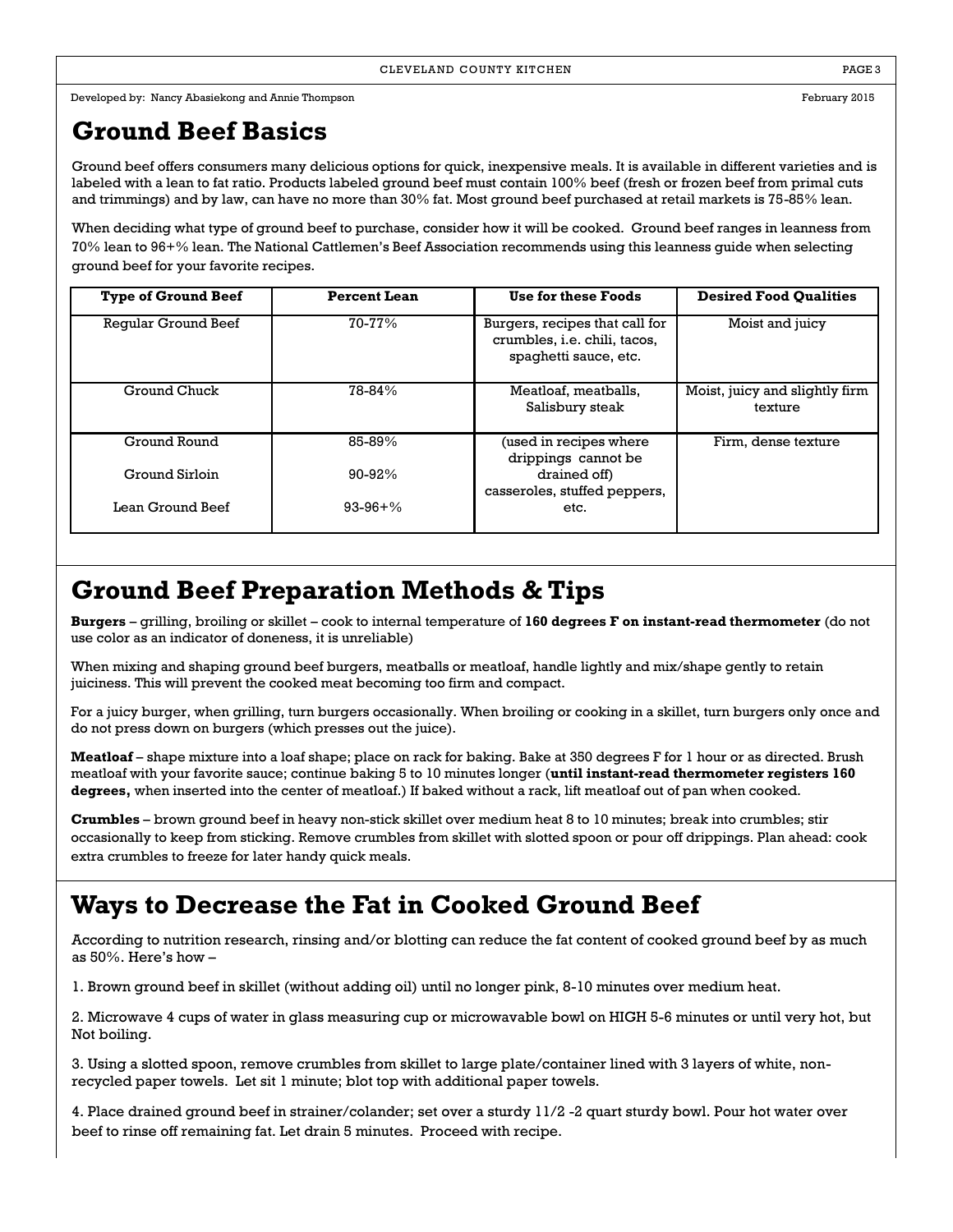#### **Sumptuous Steak Stir-Fry**

1 lb. beef Top Round steak, cut 1 inch thick 1 small yellow bell pepper, cut into thin strips

- 
- 1/2 cup fresh snow peas, trimmed 1 stalk celery, sliced
- 1/2 cup frozen shelled edamame, defrosted 2 cloves garlic, minced, divided
- 1/4 cup water Salt
- 

1 cup broccoli florets 2 medium carrots, sliced 1/3 cup sesame-ginger stir-fry sauce 1/4-1/2 teaspoon crushed red pepper 3 cups hot cooked brown or white rice, prepared without salt or butter.

Combine vegetables, half of garlic and water in large nonstick skillet, cover and cook over medium heat 3-5 minutes or until crisp-tender, adding additional water if pan becomes dry. Remove vegetables; keep warm.

- Meanwhile, cut beef steak lengthwise in half, then crosswise into 1/4 inch thick strips. Combine with remaining 1/2 garlic.
- Hat same skillet over medium-high heat until hot. Add half of beef mixture; stir-fry 1-2 minutes or until outside surface of beef is no longer pink. (Do not overcook) Remove from skillet; season with salt, as desired. Keep warm. Repeat with remaining mixture.
- Return all beef and vegetables to skillet. Add stir-fry sauce and crushed red pepper, as desired; cook and stir 1-2 minutes or until heated through. Serve over rice. Makes 4 servings.

### **Chuck Roast**

1 (2-3 pound) Chuck Roast 1 Stalk Celery, chopped

- 3 Carrots, chopped 1 Cup Water
- 3 Potatoes, peeled and cubed 1 Pack Dry Onion Soup Mix

1 Onion, chopped Salt, Pepper to taste

Preparation:

- 1. Season Roast with salt and pepper
- 2. Brown on all sides in large skillet; (Min. 4 minutes each side)
- 3. Place in crock pot.
- 4. Add soup mix, water, onion, potato, carrots and celery.
- 5. Cover and cook low for 8-10 hours.



## **Spanish Rice with Ground Beef**

1 pound ground beef (thawed) •1 small onion, chopped • 1 small bell pepper, chopped •2 stalks of celery, chopped • 15-ounce can tomato sauce • ½ cup white rice, uncooked (not instant) • 1 cup water

- 1. Wash your hands; make sure your cooking area is clean.
- 2. Brown the ground beef in a skillet; drain the excess grease.
- 3. Add the onion, bell pepper and celery and cook them for 5 minutes.
- 4. Add the tomato sauce, rice and water.
- 5. Reduce the heat.
- 6. Cover and simmer it for about 30 minutes.

(makes 5 servings, 1 cup each) Source: Texas A & M University Extension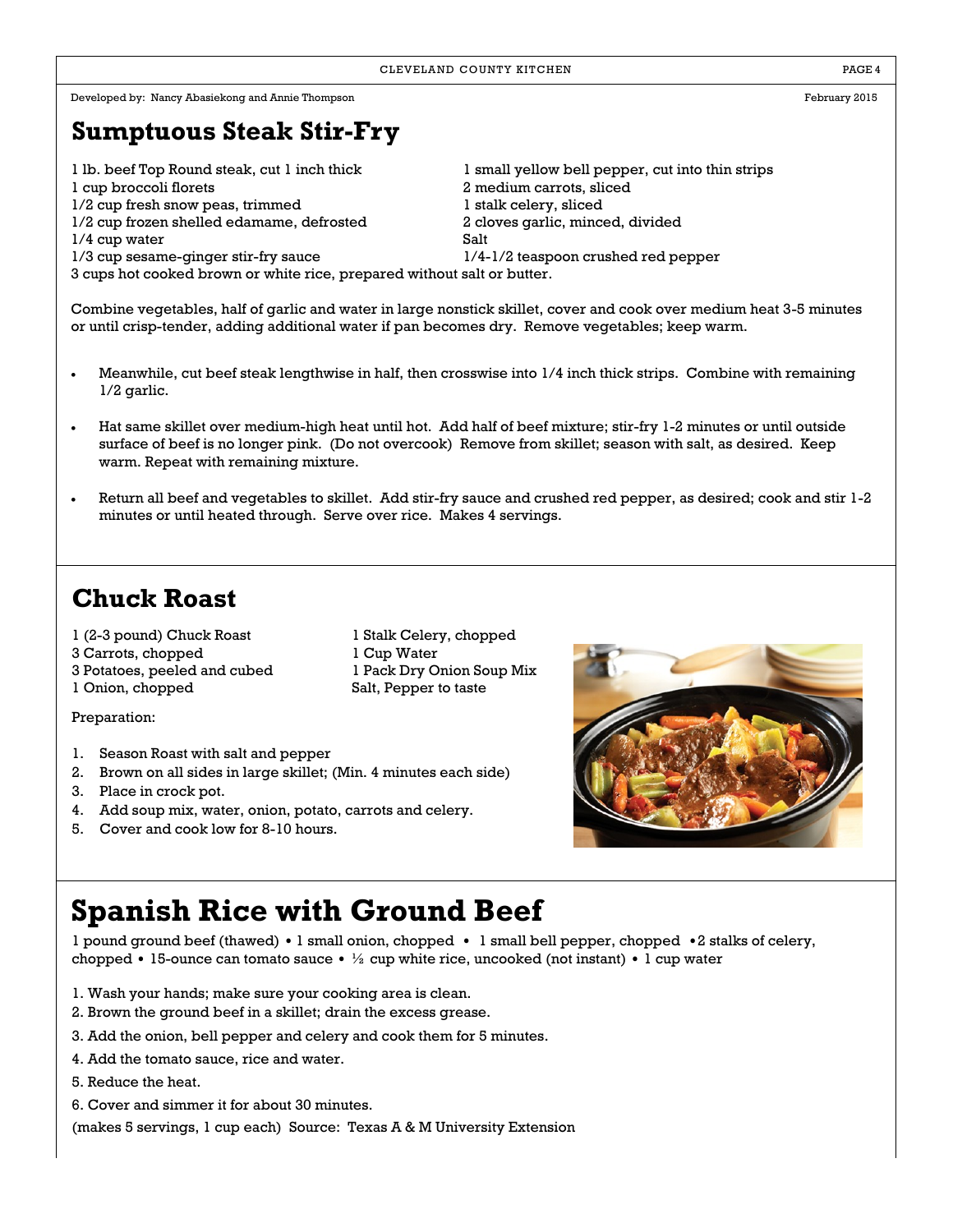### **Slow Cooker Beef Stew**

2 lbs stew meat, cut into 1 inch cubes 2 tsp. olive oil 1/4 cup all purpose flour salt & pepper to taste 2 cups water 2 tsp. beef bouillon - 2 cubes 1 garlic clove, finely chopped 3 carrots, sliced 2 medium onions, chopped 1 celery stalk, sliced Add herbs as desired: bay leaf, basil, oregano, etc.

1. Mix flour, salt, and pepper in a medium bowl, and pour over meat; stir to coat.

- 2. Heat oil in a large skillet. Add beef and brown.
- 3. Place meat in slow cooker.
- 4. Add remaining ingredients and stir to mix.
- 5. Cover and cook on LOW for 8-10 hours or HIGH for 4-6 hours
- 6. Stir stew thoroughly before serving. If using bay leaf, discard before serving.

Nutrition Facts per serving: Calories, 240; Calories from fat, 50; Total fat, 6g; Saturated fat, 2.5g; Trans fat, 0g; Cholesterol, 70mg; Sodium, 290mg; Total Carbohydrate, 22g; Fiber, 2g; Protein, 27g; Vitamin A, 100%; Vitamin C, 30%; Calcium, 4%; Iron, 20%.

Source: SNAP-Ed Connection, http://recipefinder.nal.usda.gov Montana State University Extension Service

### **Beef Fajita**

1-1/2 teaspoon cumin 1-1/2 teaspoon chili powder vegetable oil spray 2 lbs. lean beef strips 1 large green pepper, sliced 1 large red pepper, sliced 1 large yellow pepper, sliced 1 large onion, sliced 12 flour tortillas 1-1/2 cups chopped lettuce 1-1/2 cups salsa 1-1/2 cups ight sour cream

1-1/2 cups low fat cheddar cheese, shredded

Mix spices together and set aside

- Spray a large skillet with non-stick spray, set temperature to medium high. When pan is hot, add beef strips, sprinkle with half the spices, cooking until brown. Set aside and keep warm.
- In another pan, sauté peppers and onion strips; sprinkle with remaining spices. Add to meat and blend together.
- Serve with flour tortillas. Top with sour cream, salsa, cheddar cheese and lettuce.

Source: Cornell Cooperative Extension of Schoharie County. Photo: Our State Magazinehttp://www.ourstate.com/steak-fajitas/

#### **Round Steak Casserole**

2 lb. round steak, cut 1/2 inch thick Garlic salt, salt, pepper 1 can French-style green beans, drained 1 (10 oz.) can tomato soup 1 lb can tomatoes (whole, peeled)

1 onion, thinly sliced 3-4 potatoes, peeled and quartered (optional)

Season round steak lightly with garlic salt, salt and pepper. Cut into serving pieces and place in large slow cooker with sliced onion, which has been separated into rings. Add potatoes and green beans. Top with tomato soup and tomatoes. Cover and cook on Low for 8 hours. Remove cover during last half-hour if too liquid. To cook in 2-quart crock pot, reduce ingredients slightly.

Source: University of Wisconsin - Extension